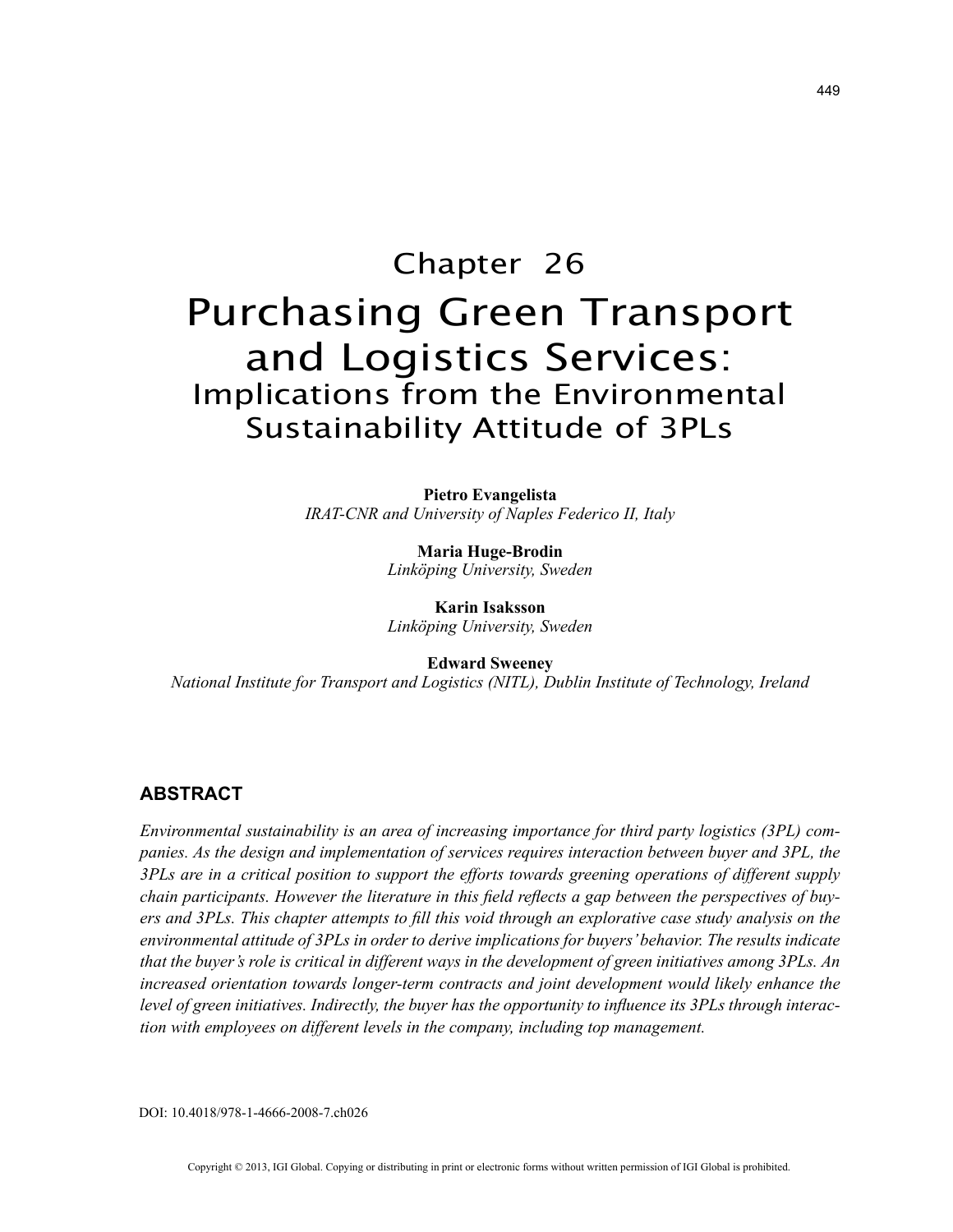## **INTRODUCTION**

For all types of businesses, locally as well as on a global level, environmental sustainability is of increasing concern. Within the area of logistics, the main negative environmental impact emanates from transport (McKinnon, 2006). In addition, warehousing is an activity that causes both direct and indirect envornmental effects, through energy consumption and increased land use in attractive areas (Marchant, 2010). Moreover, companies are continually forced, by customer demands and by legislative measures, to reduce, reuse and reapply packaging materials, by-products of production and obsolete items. Hence, environmental issues have an impact on several logistics decisions along the supply chain such as location, sourcing of raw material, modal selection and transportation planning (Wu and Dunn, 1995).

Efforts towards the achievement of green logistics require the extension of traditional economic supply chain objectives (such as reduced costs and improved delivery reliability) to include environmental objectives (see e.g. Aronsson and Huge Brodin, 2006; Kohn and Huge Brodin, 2008). In the specific area of transport and logistics services this means that buyers (e.g. manufacturers and retailers) have to pay more attention to environmental criteria of the transport and logistics services they purchase, alongside the more traditional trade-off between cost and customer service.

The recent evolution of logistics and supply chain management (SCM) suggest that 3PLs are playing a more critical role in the supply chain than in the past. While supply chains become longer, consisting of more tiers over longer distances, the performance of the "glue" between the different actors, i.e. the 3PLs, becomes critical for the success of the total supply chain. In turn, 3PLs are in a critical position to support efforts aimed at improving the environmental sustainability of supply chain operations. In consequence, manufacturers and retailers need to respond to this challenge in their purchasing of logistics services. Although the importance of green aspects of logistics services has increased in recent years, there is still a great deal of uncertainty among buyers regarding how to consider environmental sustainability. Existing models and standards are often considered complicated and difficult to apply, and there is still a lack of adequate and standardized tools that could support the green purchasing of logistics services (Björklund, 2010). Recent research into the green logistics market suggests that there are evident mismatches between market requirements and 3PLs' offerings. This can in part be explained by the market being at an early stage in its development (Martinsen & Björklund, 2010).

Most previous research efforts (Srivastava, 2007) and empirical studies (Eltayeb & Zailani, 2009; Hong, et al., 2009) on green logistics and SCM have taken the perspectives of manufacturing companies. Environmental practices in 3PL services have only recently attracted the attention of researchers (Kassinis & Soteriou, 2003; Wolf & Seuring, 2010; Lieb & Lieb, 2010). As it is of crucial importance for companies purchasing logistics services to incorporate green considerations into their purchasing decisions, the purchasers' capability regarding sustainability issues is a key to competitive advantage of the company (Foerstl et al., 2010).

The objective of this chapter is to suggest based on an analysis of the attitude among 3PLs towards greening their services - implications for the buyer when sourcing transport and logistics services.

Following this introduction, the remainder of the chapter is organized as follows. The next section reviews the literature on environmental aspects in both buyer and 3PL providers in order to demonstrate the existing gap between the two perspectives. The third section portrays the research methodology used. The fourth section presents the main findings of a qualitative case study analysis exploring awareness, adoption as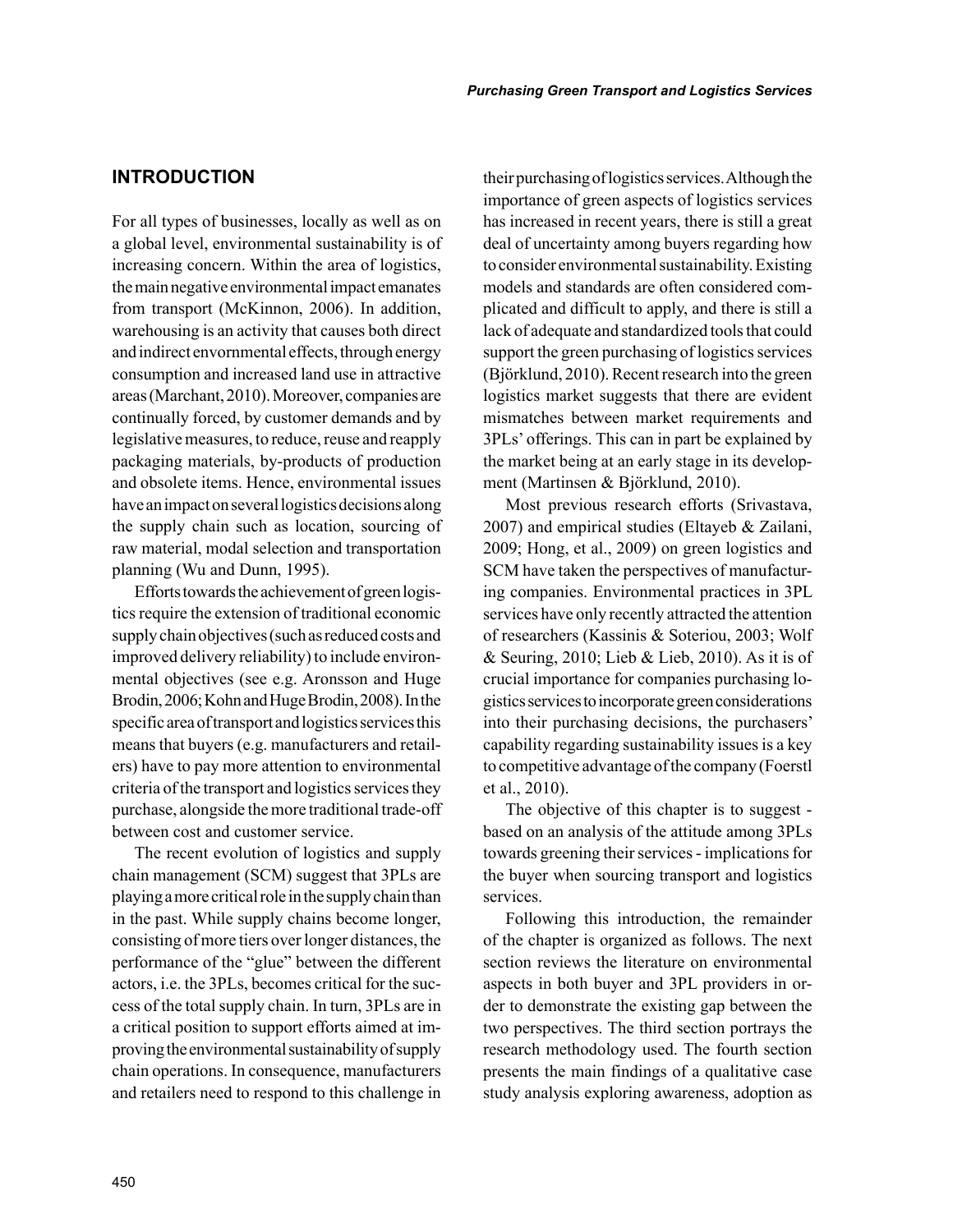well as drivers and barriers influencing 3PLs' green initiatives. Implications that may affect the buyer's behavior are proposed and discussed in the fifth section. Future research directions derived from case study results are outlined in the sixth section. Concluding remarks are then drawn in the last section.

## **LITERATURE REVIEW**

In supply chain management literature, the role of environmental sustainability is gaining increasing interest among researchers and practitioners, which is sometimes referred to under the labels Green Supply Chain Management (GSCM) or SSCM (Sustainable Supply Chain Management). Besides the deterioration of natural environment, this is also due to companies' recognizing possible competitive advantages associated with environmental awareness (van Hoek 1999). It is generally perceived that GSCM promotes efficiency and synergy among business partners and their lead corporations, and helps to enhance environmental performance, minimize waste and achieve cost savings (Rao and Holt, 2005). This synergy is expected to enhance company image, competitive advantage and marketing exposure. In fact, an increasing number of companies are enhancing their competitiveness through improvements in their environmental performance (Bacallan, 2000).

In the realm of GSCM, green purchasing has over the past decade received increased attention (Zhu and Geng 2001) and the strategic importance of introducing green aspects into purchasing practice has been recognized (Markley and Davis, 2007). In a wide reaching literature review, Walker (2009) concludes that previous research into GSCM has focused on manufacturing companies and their operations, including purchasing and supply, product design, production, distribution, environmental management and customer attitudes. Walker et al. (2008) reveal the relative lack of empirical research identifying the influence

of suppliers as driving force for GSCM projects, and poor supplier commitment is considered as one of many barriers to developing green supply chain management practices. Although suppliers may not be the drivers, improved integration and cooperation in supply chains can support more effective management of environmental issues (Klassen and Vachon, 2003; Theyel, 2001; Vachon and Klassen, 2006), and specifically green procurement (Hollos et al., 2010). Moreover, Giminez Thomsen et al. (2009) suggest that while supplier assessment has little immediate effect on environmental performance, collaborative initiatives have a more direct influence. Nevertheless, the involvement of suppliers in innovative and green efforts cannot be pursued without an assessment of supplier companies that reflect their role in the supply chain.

This is particularly evident in the case of purchasing transport and logistics services from 3PLs. In order to meet the customer requirements, 3PLs have gradually transformed scope and characteristics of their service offering over the last decades (Daugherty et al., 1992). For many 3PLs this evolution consisted of a shift from a single-activity toward a business model based on providing a wider range of integrated services (Ashenbaum et al., 2005). In this process, core service offerings are being commoditized (e.g. transportation), while value-added services and ICT capabilities are considered points of differentiation (Evangelista, 2011). This has given 3PLs a new potential role in customizing the supply chain as a growing number of activities beyond transportation and warehousing can be carried out by logistics service providers (Cooper et al., 1998; Hertz and Alfredsson, 2003). In this evolving process, environmental sustainability is an increasingly important area for 3PLs as their core activities often have a strong environmental impact as in the case of transport activities.

Research in the field of green logistics suggests several ways for companies to green their transport and logistics activities, including modal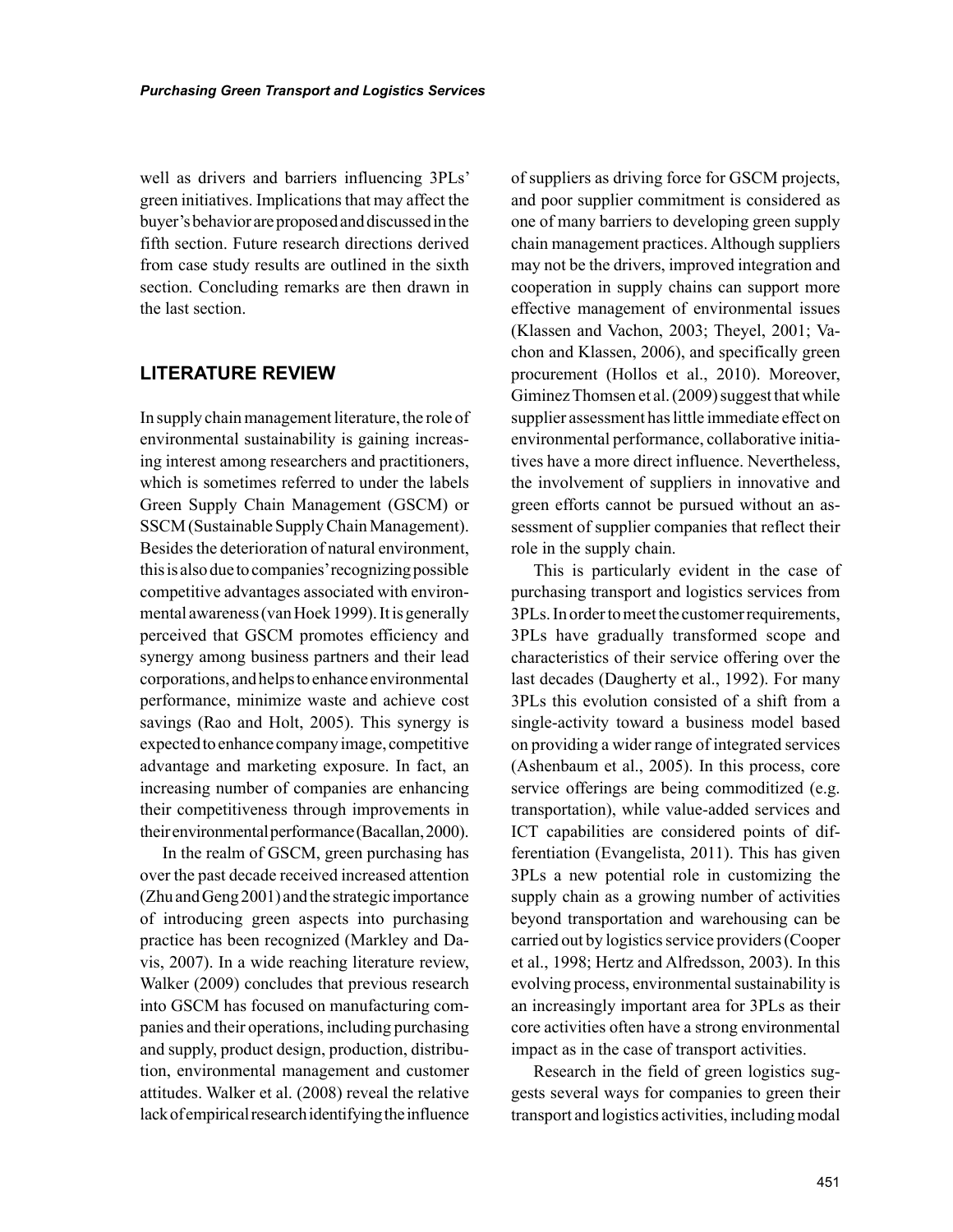changes and intermodal solutions (McKinnon, 2010a; Woodburn and Whiteing, 2010), advances in technology solutions (McKinnon, 2010b), tools for assessing logistics' carbon footprint (Eglese and Black, 2010; Lieb and Lieb, 2010; McKinnon, 2010c; Piecyk, 2010), green transport management (Lieb and Lieb, 2010), and green logistics system design (Aronsson and Huge-Brodin, 2006; Kohn and Huge-Brodin, 2008; Harris et al., 2010).

However, the role of the 3PLs in the development of green logistics systems has been on the periphery of the scope of green logistics research (Wolf and Seuring, 2010). Some exceptions are the works of Lieb and Lieb (2010) reporting from a global survey about developments in the 3PL industry, and Wolf and Seuring (2010), who base their results on buying as well as supplying green transport and logistics services. The authors share the concept that information sharing between suppliers and buyers are crucial for greening the supply chain, and that a main driver for greening 3PLs is customer pressure. With regard to 3PLs, there is still great potential for them to better use their physical, human and relational resources (Maack and Huge-Brodin, 2010). While Lieb and Lieb (2010) notice a positive trend in acknowledging green aspects among 3PLs, Wolf and Seuring (2010) stress that there is very little evidence of concrete green initiatives undertaken by 3PLs or spurred by their customers.

The literature on purchasing transport and logistics services is limited with a paucity of research into the purchasing of green transport and logistics. Holter et al. (2008) present a framework for the purchasing of transport services by small and medium sized enterprises (SMEs), which includes comparative bids, measurement and quantification of costs, services and transit times, as well as - at the heart of the framework - supplier management. Furthermore, the main strategic decisions are the trade-offs between service/cost and between transit time/cost. Holter et al. (2008) also make a distinction between transport purchasing (i.e. the process of negotiating the contract with the 3PL) and transport management, referring to the activities associated with transport operations, internal to the company as well as externally directed activities.

Research on green aspects from the buyer's point of view when sourcing transport and logistics services is particularly focused on "green" as a criterion for selecting 3PLs (Björklund, 2010; Schmitz et al., 2010; Wolf and Seuring, 2010; Meade and Sarkis, 2002). In these papers the emphasis is on the buyer perspective and how buyers may identify specific green service attributes for selecting 3PLs. For example, Björklund (2010) has investigated how a large variety of contextual issues impact the purchasing of green transport. The author found that, amongst others, the customers of the purchasing organization are seen as strong drivers for greener purchasing behavior.

On the other hand, when considering the 3PL green perspective, existing papers focus on:

- How environmental aspects may be used to develop service offerings (Isaksson and Björklund, 2010; Isaksson and Huge-Brodin, 2010; Maack and Huge-Brodin, 2010)
- Documenting the extent to which 3PL companies have committed to environmental goals (Lieb and Lieb, 2010)
- Investigating the initiatives undertaken to reduce the environmental impact of transport and logistics (Evangelista, et al., 2010).

As the literature on green logistics does not address the role of environmental aspects in buyer-3PL relationship, this chapter aims to provide a contribution to filling this gap (see figure 1) through an analysis of the attitudes of 3PLs to greening their services. Based on this analysis, implications for buyers' purchasing behavior are derived. The next section will describe in detail the research approach used.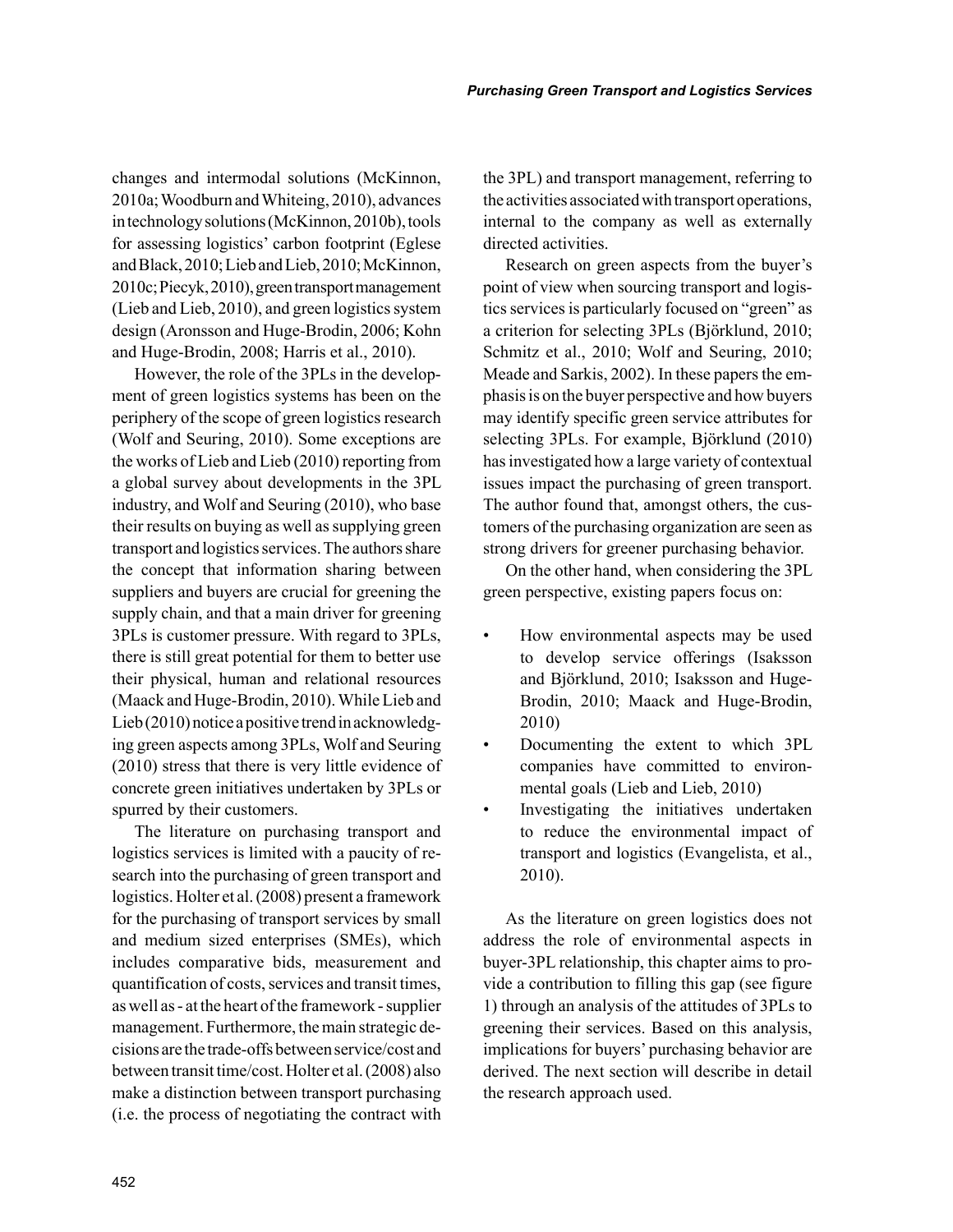*Figure 1. Research gap in green buyer-3PL relationships*



### **RESEARCH METHODOLOGY**

In order to achieve the above objective a research design based on three different steps has been adopted. The first step was based on the literature review that has been summarized in the previous section. It was instrumental in designing the data collection guide. In the second step, a multiple case study analysis involving a set of logistics service providers has been carried out. The empirical analysis has explored a number of key issues concerning 3PLs' green offerings. In the last step, from the findings achieved we derived implications for buyer's behavior when sourcing green transport and logistics services.

The case study investigation focused on the analysis of eight case studies. Given the lack of theory and the scarcity of empirical studies in this field, the case study approach appears to be a suitable research method. The case study approach with increasing application of multiple case studies is quite common in purchasing and supply management research (Dubois & Aurujo, 2007). One of the main benefits associated with the use multiple case studies is that the comparison of two or more case studies provide concepts that are relevant to an emerging theory and support explorative investigations. Yin (1994) argued that, in most situations, 6 to 10 cases should provide evidences to support or reject propositions, while Eisenhardt (1989) recommends 4 to 10 cases. Our selection of 8 cases falls within these recommended frames.

The case companies are 3PLs operating in the Swedish, Italian and Irish logistics service markets. In accordance with this approach, a specific methodology consisting of the following four phases has been adopted (see figure 2), 1) case study selection; 2) interview protocol; 3) data collection; and, 4) analysis and interpretation.

#### **Case Study Selection**

Eight companies were involved in the survey: four Swedish, two Italian and two Irish. While the countries share some features, the LSP industry differs in many respects (e.g. in Italy the market comprises a multitude of small 3PLs while in Sweden the market is more consolidated with a few large 3PLs that dominate). The market maturity for green requirement is also believed to differ between the countries. Nevertheless, with this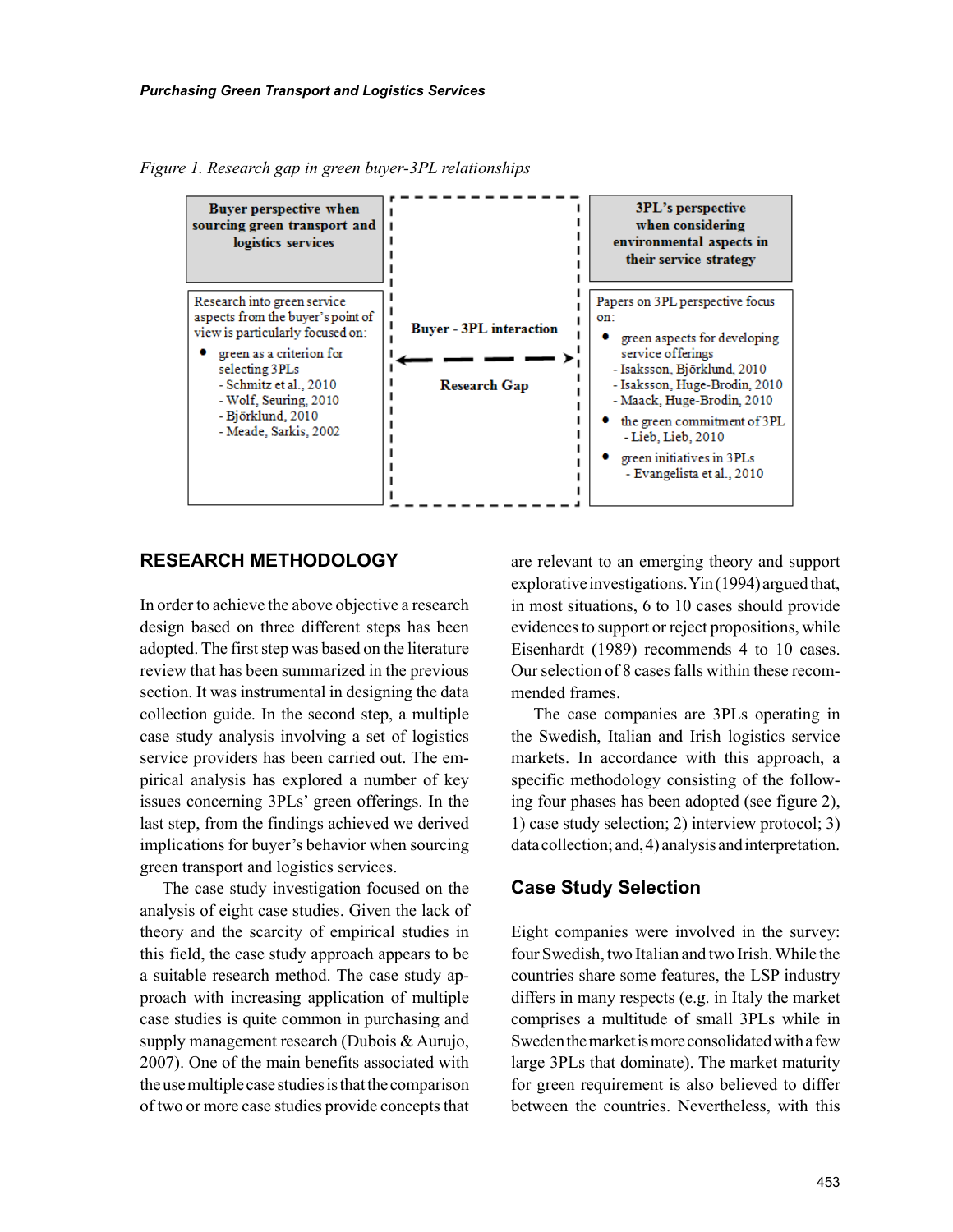*Figure 2. The case study methodology*



*Table 1. Main characteristics of the case companies surveyed* 

| Company      | <b>Size</b> | Geographical<br>reach | <b>Service offering</b>                                                                                                                   |  |
|--------------|-------------|-----------------------|-------------------------------------------------------------------------------------------------------------------------------------------|--|
| <b>SWEA</b>  | Small       | Local                 | Diverse road transport services, including distribution and heavy transportation                                                          |  |
| <b>SWE B</b> | Small       | Regional              | Variety of transport services in a limited region                                                                                         |  |
| SWE C        | Large       | International         | Wide range of transport and logistics services with a focus on air and ocean freight services.                                            |  |
| <b>SWED</b>  | Large       | International         | Wide range of transport and logistics services, covering all transport modes                                                              |  |
| <b>ITA A</b> | Small       | International         | Logistics services focused on warehousing, inbound and outbound logistics and distribution                                                |  |
| <b>ITA B</b> | Large       | International         | Several transport services (mainly rail and sea) and specialised logistics services (automo-<br>tive, container and production logistics) |  |
| IRL A        | Small       | National              | Contract logistics and freight forwarding                                                                                                 |  |
| IRL B        | Large       | International         | Wide range of transport and logistics services, covering all transport modes                                                              |  |

narrow sample it will not be possible to identify or even suggest country based differences. The choice of 3PLs from different countries is also justified as they represent the resident countries of the researchers, thus facilitating data access. The selection process has been organized into two steps. Firstly, a range of companies was identified based on the authors' previous research collaborations and on knowledge of the respective geographical markets. This allowed access to specific information concerning green initiatives and facilitated data collection. In the second step, the following specific criteria have been used to select the companies to be included in the study:

i. **The company size.** According with the latest European Union definition of small and medium sized enterprise (see European Commission,  $2005$ ), small = firms whose employees range from  $10$  to  $50$ , large = firms employing more than 250 people. Small and large companies may differ in their attitudes

towards green investments, and hence in their level of ambition regarding green initiatives.

- ii. **The geographical reach of operations.** The wider the reach, the more comprehensive an awareness of green aspects could be expected.
- iii. **The range of services offered.** With a wide range of general services, green aspects are more likely to appear than in a more focused business. A focused business may be more green, or less green, depending on the nature of its business.
- iv. **Previous contacts and collaboration,** in order to facilitate access to company information.

Table 1 displays the main characteristics of the case companies. All the companies involved in the survey have a number of initiatives in place aimed at greening the service provided. A more detailed picture of the range and content of such initiatives is shown in table 3.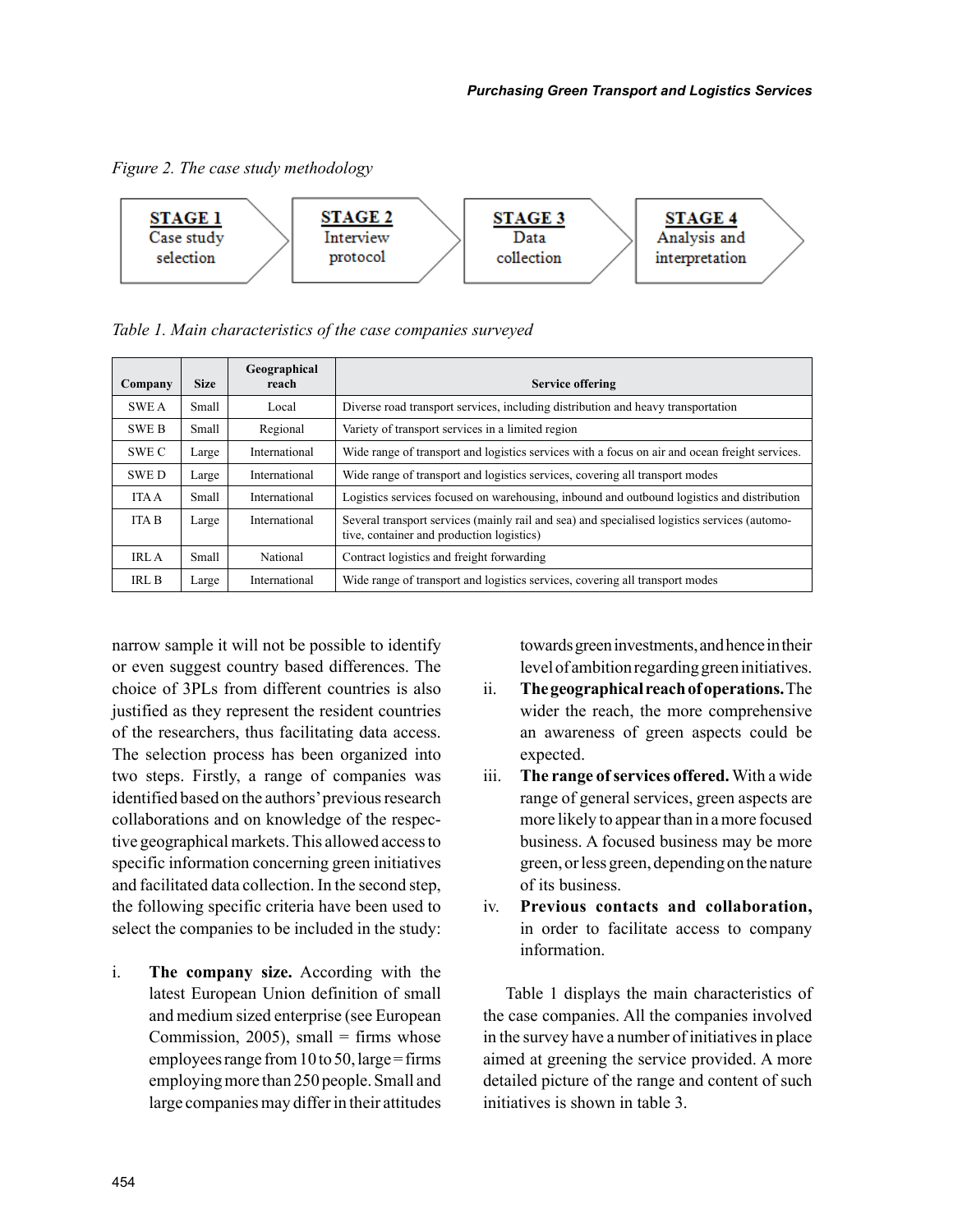All companies take on the co-ordination of the transport and logistics network and, in some cases, transport operations have been outsourced.

## **Interview Protocol**

The interviews with the 3PLs were conducted using a data collection guide. This interview tool included open questions relating to: 1) general company information; 2) awareness of the importance of the environment; 3) adoption of green initiatives; 4) drivers and barriers affecting the adoption of green initiatives undertaken by the company. The data collection guide was designed in a semi-structured way in order to ensure the necessary flexibility when companies with different characteristics and competencies are being surveyed. It was tested during a number of meetings with industry experts working in the green logistics field.

# **Data Collection**

The data collection guide was sent out to the respondents in advance to allow them to familiarize with the topic. The respondents were generally interviewed by telephone although a number of them were interviewed face-to-face at the company site. It was agreed that company names would remain anonymous to encourage openness of response. Each interview lasted for about one hour. When possible, interviews involved the general manager and the operations manager in order to obtain both the strategic and operational perspective in relation to the role of the environment in selling services. All interviews were recorded and transcribed. Additional information about the companies was collected from a variety of information sources including company reports and company web-pages. In this way, data were triangulated across data sources, which means that data from different sources can complement and support the findings from each of them, and thus improve the validity of the research and increase

the richness of the case studies (Yin, 1994). Such information has been integrated with information obtained from the interviews and stored in a case study database, i.e a structured collection of data, including the different aspects investigated for all the case companies, following the recommendations of Yin (1994). In order to ensure data quality, the interview transcripts were resubmitted to the interviewees for validation. In this way, the authors ensured that the collected data was reliable, and through the first structuring of the data the internal validity was secured (Yin, 1994).

# **Data Analysis**

The data were analyzed through a cross-case analysis comparing evidence from the eight case companies investigated (Swedish, Italian and Irish). In the first step, the cases were compared with each other in order to identify commonalities and potential patterns between them. This approach requires that the analysis be done in an iterative manner, where the researchers reconsider the analysis and also the need for new literature to support the analysis (Yin, 1994). Eventually, the resulting patterns can describe simple commonalities and suggest co-variations. The emerging patterns have been analyzed and compared with the literature findings in order to identify potential explanations of differences and also to provide the basis for further research in this field. The analysis is aimed at transforming the results from the multiple-case study on the provider side into challenges for buyers. These challenges are identified through a deductive analytical process.

# **BUYER IMPLICATIONS BASED ON THE 3PL CASE STUDY**

The results of the case study analysis are presented based on three areas: awareness of the importance of the environment; adoption of green initiatives; and, drivers and barriers affecting the adoption of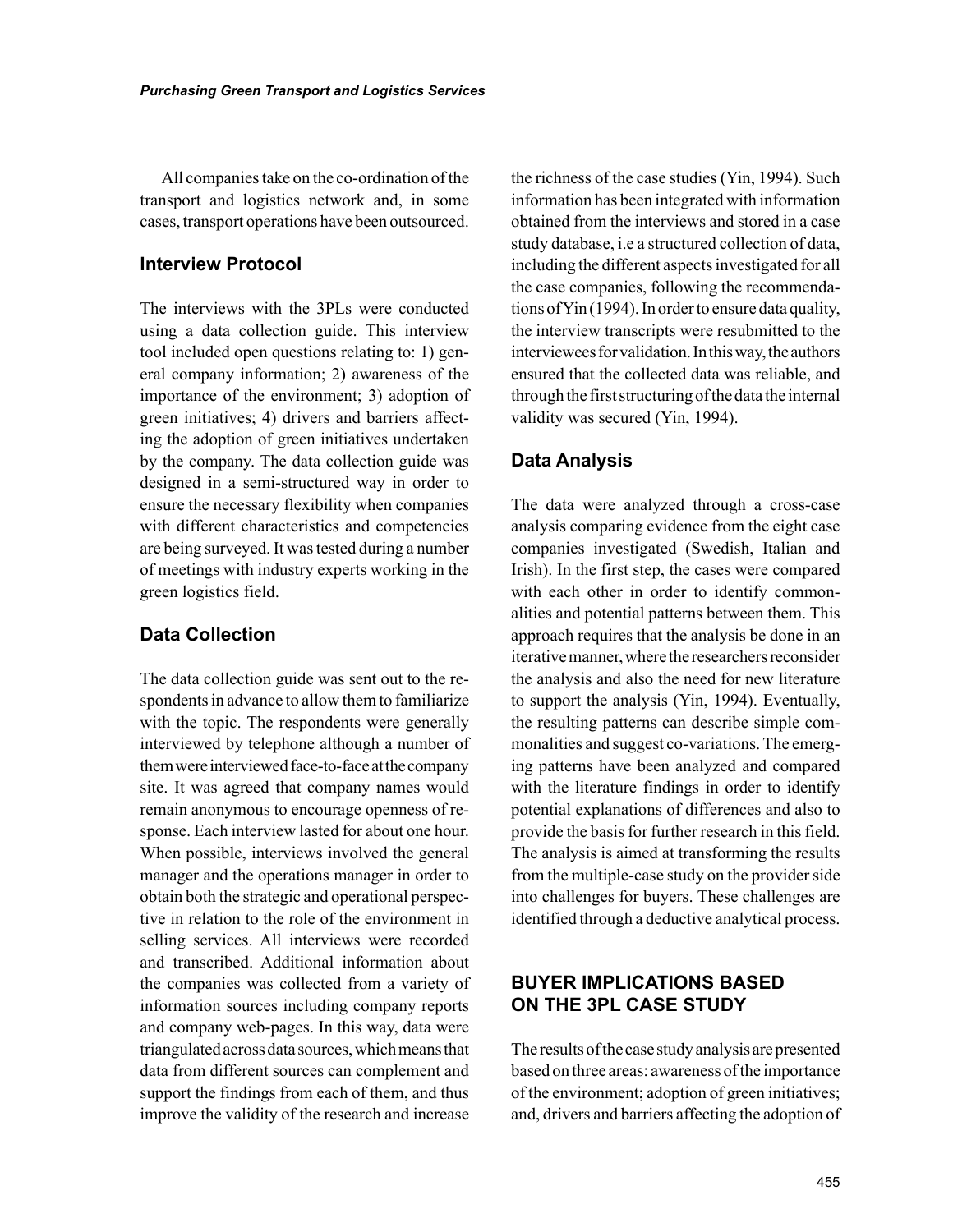green initiatives undertaken by the 3PL companies interviewed. The implications for buyers, in terms of recommendations on how to proceed in purchasing green transport and logistics services, are discussed directly in relation to each finding from the 3PL case study.

# **Awareness of the Environmental Sustainability Importance**

Awareness among the 3PLs regarding environmental sustainability is described in terms of the general priority of environmental issues, as well as the organization of the responsibility of greening operations. In table 2, the results are summarized.

All the interviewed companies were well aware of the importance of green issues, which supports Lieb and Lieb's (2010) findings. However, differences emerged in relation with how they prioritized the greening of their services. While green aspects were considered mainly as a strategic and long-term priority, three out of four of the small 3PLs focused also on the short-term perspective. One explanation for this might be that the smaller 3PLs in general are more focused on meeting customers' immediate requirements than building strategic market positions. This supports the suggestions of Holter et al. (2008), where the small buyers feared to approach larger 3PLs, due to low "self-esteem".

A buyer needs to understand the priorities of its supplier. A strategically oriented buyer might meet difficulties when offerings from smaller 3PLs should be evaluated against offerings from large 3PLs. This mismatch regarding how the green aspects are considered could result in the buyer dismissing the offering from the small 3PL. On the other hand, the buyer could handle the mismatch in intents through a supplier development process between the buyer and the 3PL, thus enhancing the awareness and longer-term commitment to green aspects with the small 3PL.

In general, it is a common feature among the companies that responsibility for green issues is distributed among many employees, across functions and business units. The Swedish cases all include at least one dedicated employee focused on green issues, while the other cases showed less dedication of organizational resources specifically to these issues.

From a buyer perspective, it might be beneficial to have a dedicated green resource with the potential supplier that can support the procurement process. On the other hand, the more the green issue is distributed among many, the more likely it is that buyers' questions on green offerings will be promptly and correctly answered during negotiation as well as under contract implementation.

It is also noticeable in relation to resources allocated to green issues, that there are few differences between small and large companies. That might indicate that there is a minimum investment necessary to address green issues independently of company size. Company IRL A had no resources officially committed to green issues, in consequence with its non-strategic priority.

For a buyer, this might provide a useful insight. "Forcing" green initiatives upon a small 3PL might cause a rather high initial investment as well as operating costs for a 3PL that has not yet prioritized green issues. Therefore, an approach that involves a high degree of supplier development would be more fruitful (should that 3PL be the preferred supplier in other aspects), than simply forcing demands upon that company. The supplier development process could then imply a higher degree of co-creation of "green" value, which could lead to higher value for all parties involved. This is in line with the work of Yazdanparast et al., 2010.

## **Adoption of Green Initiatives**

The green initiatives of the 3PLs are summarized in table 3, under the headings: current green initiatives; ICT support; and, planned future green initiatives.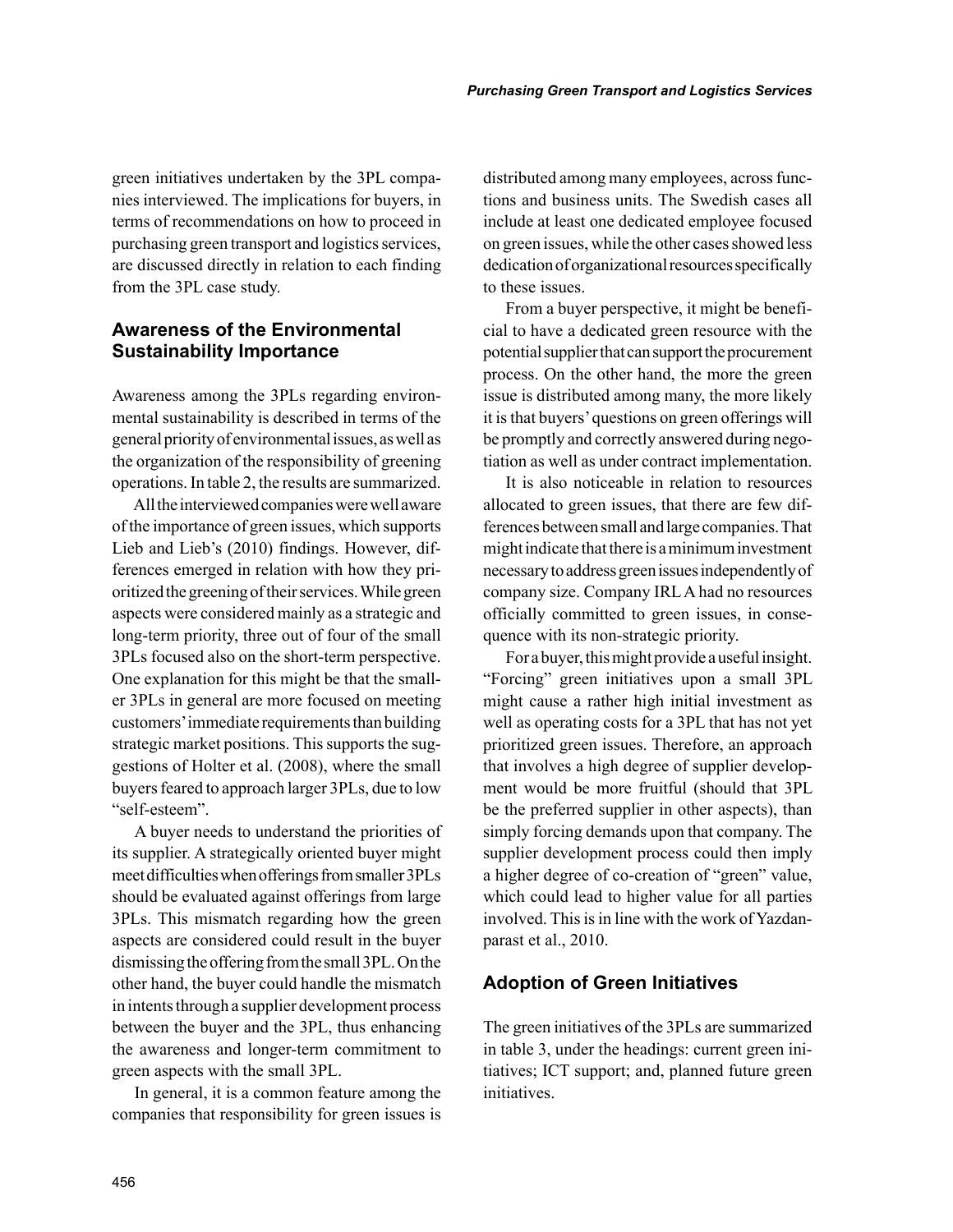| Company      | <b>Priority</b>                                                                                | <b>Responsibility</b>                                                                                                             |  |
|--------------|------------------------------------------------------------------------------------------------|-----------------------------------------------------------------------------------------------------------------------------------|--|
| <b>SWEA</b>  | Long and short-term                                                                            | 2 full-time employees with green responsibility (spread among more people). Supportive function                                   |  |
| <b>SWE B</b> | Long and short-term                                                                            | 3 dedicated full-time employees for environment, quality and education. Supportive function                                       |  |
| SWE C        | Long and short-term                                                                            | 4 full-time employees with supportive function. 7 "Green Champions" at each Business units,<br>working 1/3 of full-time employees |  |
| <b>SWED</b>  | Long-term, strategic                                                                           | 5-6 full-time employees, 1 dedicated, the rest as part of their ordinary duties.                                                  |  |
| <b>ITA A</b> | Long and short-term                                                                            | Operations director has main responsibility<br>Cross-functional responsibility within the company                                 |  |
| <b>ITA B</b> | Green team (3 employees), coordinated by the Operations/Quality manger<br>Long-term, strategic |                                                                                                                                   |  |
| <b>IRLA</b>  | Non strategic issue                                                                            | No people involved                                                                                                                |  |
| <b>IRL B</b> | Long-term, strategic                                                                           | Cross-functional responsibility                                                                                                   |  |

*Table 2. Awareness of environmental importance* 

*Table 3. Green initiatives* 

| Company      | <b>Current green initiatives</b>                                                                             | <b>ICT</b> supporting green initiatives                     | <b>Future green initiatives</b>                                                               |
|--------------|--------------------------------------------------------------------------------------------------------------|-------------------------------------------------------------|-----------------------------------------------------------------------------------------------|
| <b>SWEA</b>  | • Eco-driving<br>• CO <sub>2</sub> declaration<br>• Better alternative offered for each type<br>of transport | • Self-developed ICT system supporting<br>green initiatives | • No planned initiatives                                                                      |
| <b>SWE B</b> | $\cdot$ CO <sub>2</sub> declarations<br>• Internal education<br>• Partnerships with customers                | • Self-developed ICT system supporting<br>green reporting   | • Work with employees and cus-<br>tomers<br>• Integrate awareness into every<br>business unit |
| SWE C        | • CO <sub>2</sub> declarations<br>• Wide climate protection programmes                                       | • ICT system does not supporting green<br>initiatives       | • Collaborate with suppliers<br>• Visualise green benefits<br>• Investing in ICT              |
| <b>SWED</b>  | • Emission calculations<br>• Customised solutions<br>• Environmental friendly vehicles                       | • ICT system does not support green<br>initiatives          | • No planned initiatives                                                                      |
| <b>ITA A</b> | • Follow the regulations for vehicles<br>• Intermodal solutions                                              | • Self-developed software supporting<br>green measures      | · Increase intermodality<br>• Environmentally friendly vehicles                               |
| <b>ITA B</b> | • Choice of alternative transport modes                                                                      | • ICT system does not support green<br>initiatives          | • No planned initiatives<br>• Adaptation of ICT systems                                       |
| IRL A        | • Diverse transport initiatives                                                                              | • ICT system does not support green<br>initiatives          | • Green fuel<br>• Solar panels                                                                |
| <b>IRL B</b> | • Co-ordinated initiatives in transport<br>• Initiatives beyond transport                                    | • Network optimisation software                             | • Coordinated transport initiatives<br>• Route optimisation software<br>• Solar panels        |

From the buyer point of view, the content of the service offering is at the heart of a supplier evaluation. The most important green initiatives among the 3PLs are reported in table 3. A common picture among the cases is that many green initiatives directly involve transportation. This is in line with research stating that most of the CO<sub>2</sub> from logistics emanates from transport (McKinnon, 2006). However, as none of the case companies actually perform transport themselves but buy transport from transport providers, they have reduced control over the most critical element. This might impede development of their service offerings, as suggested by Maack and Huge-Brodin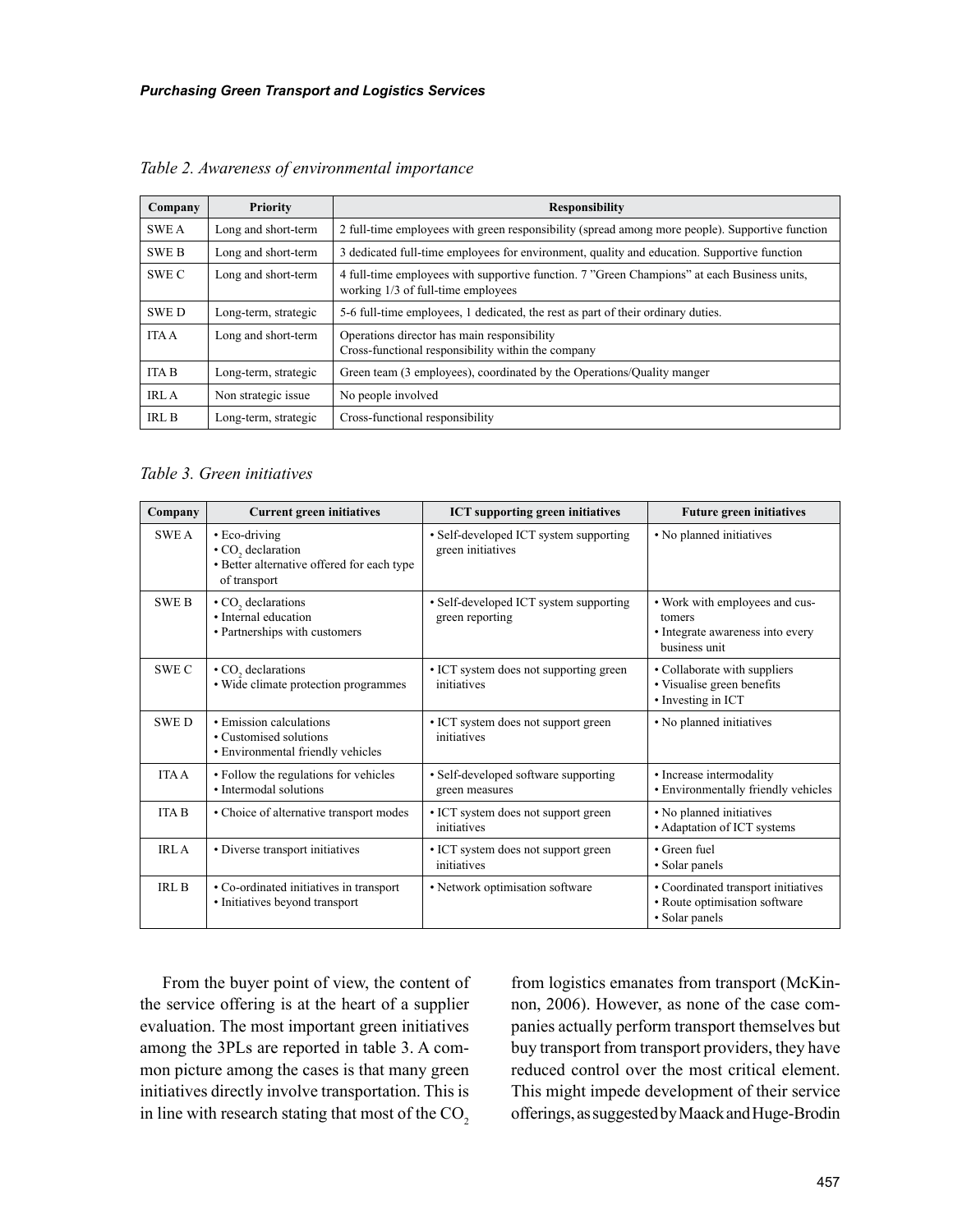(2010). From a buyer's perspective, this may results in difficulties in obtaining adequate reports on transport-related environmental performance. It might also prove harder to influence the 3PLs offering the closer the offering is associated with transport.

In purchasing green logistics services, it is necessary to be aware of the supplier's skills in managing, measuring and quantifying the emissions of its transport providers. This is in line with the work of Holter et al. (2008). Some differences have been detected in relation to the measuring of emissions - however, the differences are subtle. Basically, the 3PLs offer what their most demanding customers - who operate in an international market - require.

In relation to ICT solutions, a mixed picture emerges with several case companies indicating that their ICT systems do not support the adoption of a more environmentally sustainable approach. The companies that use ICT solutions tend to adopt two broad approaches. On the one hand, there are small 3PLs using simple self-developed tools, used primarily for communication purposes. On the other hand, large companies use more sophisticated software and applications especially in the transportation area (e.g. distribution network optimisation tools).

The implication for buyers is that the level of technology in 3PLs may positively influence the purchasing of more green services when these services are supported by ICT applications that are able to reduce carbon emissions. This is the case of transport optimization applications such as transportation management systems. Furthermore, as in the future the importance of ICT in transport and logistics sustainability will increase (European Commission, 2009), buyers should stimulate 3PL companies to invest in green ICT applications. This can be done, for example, by jointly investing in cross-industry technology platform that preserve existing ICT investments and limit costs.

Future plans vary considerable among the studied cases. While some of them have no plans at all and some want to continue and enhance their present line of work, a number allude to fresh planned initiatives. The Swedish companies focus more on environmental communication and collaborative issues, while the Italian and Irish companies tend to highlight mainly transport related activities.

# **Drivers and Barriers Affecting the Adoption of Green Initiatives**

The identified drivers affecting the adoption of green initiatives and their impact on each of the case companies are presented in Table 4. The categorization is based on the literature review.

The most prominent driver of green initiatives among the case companies was the managerial driver. Furthermore, employees seem to have a significant impact as a driver influencing green initiatives. There appears to be a more or less even dispersal among the case companies regarding the impact of customers and of environmental legislation and regulations, with competitors having a significantly lower impact. Other possible drivers that were investigated - suppliers, consultants and experts - were not mentioned as having any impact by any of the case companies.

For the buyer, this raises the requirements for clearly stated demands regarding green initiatives, in the short as well as longer term. The longerterm requirements would probably increase the willingness to invest in green initiatives among the 3PLs. It is interesting to note the slightly heavier impact on the upper half of the table (i.e. the Swedish 3PLs). In order to understand the 3PL, any buyer of green logistics and transport services would need to understand the barriers hindering the adoption of more green initiatives. The barriers that the 3PLs investigated have indicated are presented in Table 5.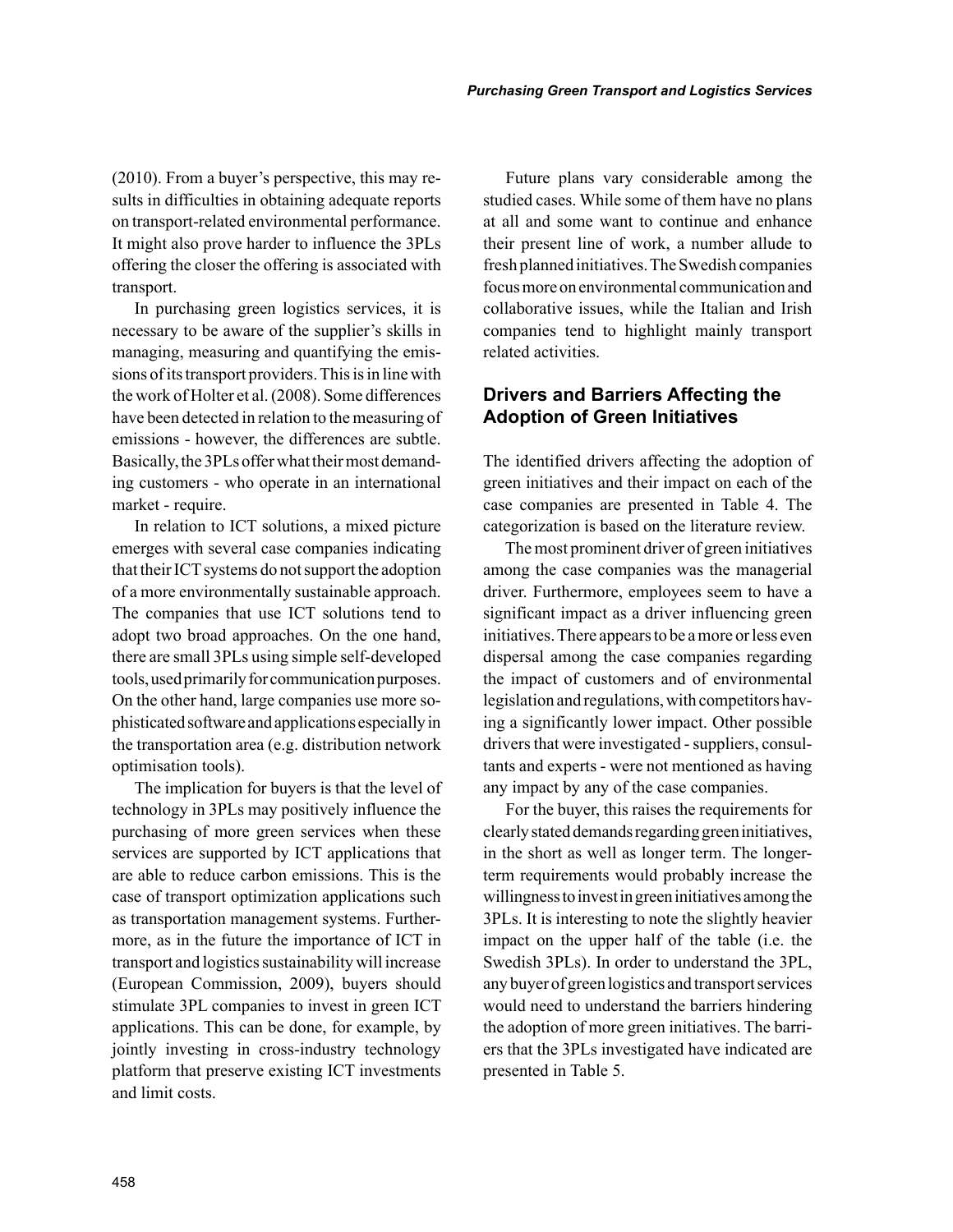|              |            | <b>INTERNAL</b>  | <b>EXTERNAL</b>  |                    |                                                       |
|--------------|------------|------------------|------------------|--------------------|-------------------------------------------------------|
| Company      | Managerial | <b>Employees</b> | <b>Customers</b> | <b>Competitors</b> | <b>Environmental legis-</b><br>lation and regulations |
| <b>SWE A</b> | High       | High             | High             | Low                | High                                                  |
| <b>SWE B</b> | High       | High             | High             | Low                | High                                                  |
| SWE C        | High       | High             | High             | High               | Low                                                   |
| <b>SWED</b>  | High       | High             | High             | Low                | High                                                  |
| <b>ITA A</b> | High       | High             | Low              | N <sub>0</sub>     | High                                                  |
| <b>ITAB</b>  | High       | Some             | Low              | Low                | Low                                                   |
| <b>IRLA</b>  | High       | None             | Low              | N <sub>0</sub>     | N <sub>0</sub>                                        |
| <b>IRL B</b> | High       | Some             | High             | N <sub>0</sub>     | Some                                                  |

*Table 4. Impact of drivers on green initiatives* 

*Table 5. Barriers to green initiatives* 

| Company          | Financial                                                                             | <b>Technical</b>                       | Market/<br>customers                                                      | <b>Information</b>                                                 | <b>Organisational and</b><br><b>Policy</b>                       |
|------------------|---------------------------------------------------------------------------------------|----------------------------------------|---------------------------------------------------------------------------|--------------------------------------------------------------------|------------------------------------------------------------------|
| <b>SWEA</b>      | Green solutions<br>expensive                                                          | Automotive sector                      | Lack of customer<br>demand determines<br>lack of investments              | n.a.                                                               | Must invest due to<br>policy, even if eco-<br>nomically not good |
| <b>SWE B</b>     | No investment with-<br>out customer support                                           | Alternative solutions<br>not available | Many customers<br>separate purchasing<br>from environmental<br>department | n.a.                                                               | Lack of understanding<br>in the organisation                     |
| <b>SWEC</b>      | Difficult in justifying<br>investment                                                 | Too slow develop-<br>ment              | Lack of customer<br>interest                                              | Technical systems not<br>supporting environ-<br>mental information | n.a.                                                             |
| <b>SWED</b>      | Customers do not<br>want to share invest-<br>ment                                     | n.a.                                   | Lack of consensus<br>regarding solutions                                  | IT systems do not<br>support CO <sub>2</sub> declara-<br>tions     | Different processes<br>in different parts of<br>company          |
| <b>ITA A</b>     | Too high costs as-<br>sociated with green<br>investments; too long<br>pay-back period | n.a.                                   | Lack of customer<br>pressure for green<br>initiatives                     | n.a.                                                               | n.a.                                                             |
| <b>ITA B</b>     | The price competition<br>prevents investment<br>against unsure income                 | n.a                                    | Low willingness to<br>use greener solutions                               | n.a                                                                | n.a                                                              |
| IRL A            | High costs; too long<br>pay-back period for<br>investments                            | n.a                                    | Negative impact on<br>the customer supply<br>chain                        | n.a                                                                | Lack of competence<br>in the area of green<br>logistics          |
| IRL <sub>B</sub> | High costs                                                                            | n.a                                    | Lack of incentives                                                        | n.a                                                                | n.a                                                              |

The financial barriers for 3PLs are huge, with large investment costs and long payback periods. Some companies (SWE B, SWE D, ITA B) refer explicitly to market aspects relating to investment costs, i.e. if customers were willing to pay for greener services, or at least share the cost of the investment in green solutions, then such services would probably reach the market sooner.

The lack of customer/market support is a clear barrier in our investigation. This implies that the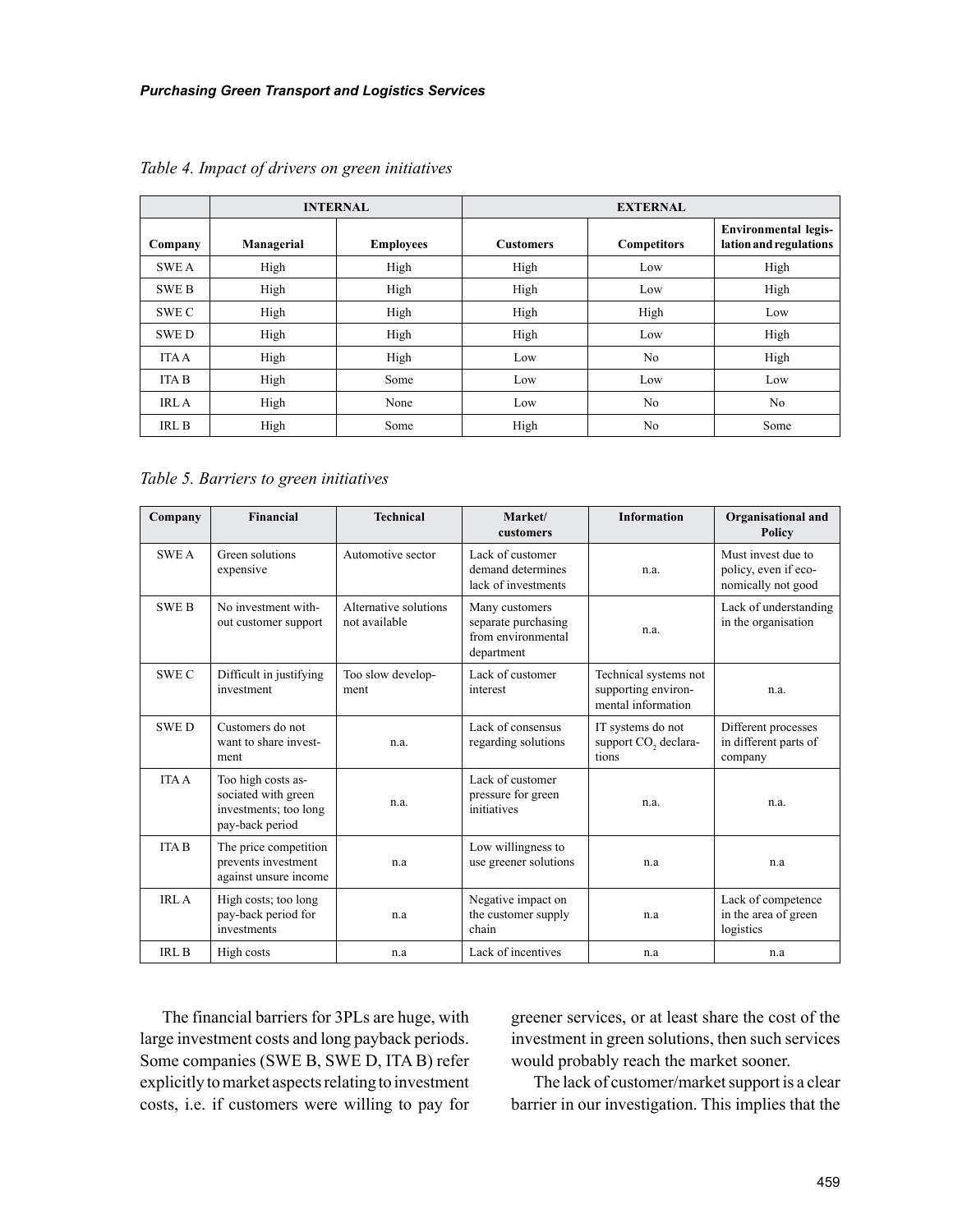customer's role is crucial for 3PLs in their development of green services, and the purchaser of transport and logistics services should seriously consider this. As well as buyers driving the adoption of green initiatives, lack of clear buyer communication and requests can constrain the development. It should also be noted that many respondents did not specifically identify barriers that can easily be categorized as 'technical', 'information' or 'organizational and policy'.

# **IMPLICATIONS FOR BUYING TRANSPORT AND LOGISTICS SERVICES**

Transport and logistics providers are key supply chain actors due to their important role. This is also emphasized when green initiatives are considered where 3PLs can contribute substantially to reducing the environmental impact of supply chain operations, specifically through reducing the carbon footprint associated with transport activities. From the buyer (manufacturers and retailers) point of view, this increases the importance of capable purchasing of green transport and logistics services. In this way, a buyer can benefit from the improved green transport provided through enhanced brand value, preparedness when their customers demand greener transport and logistics, and preparedness for future stricter legislation regarding the environmental performance of transport.

In order for buyers to take advantage of the 3PLs, they need to consider the 3PLs' general awareness regarding green initiatives. While some 3PLs maintain a long-term perspective on green initiatives, this is not true in all cases. Our research indicates that smaller 3PLs are more focused on short-term commitment, which needs to be considered when evaluating bids from various 3PLs.

The buyer of a green logistics service from a 3PL should be aware of the fact that the transport part of the service is seldom directly controlled by the 3PL, and that transport is the logistical activity that contributes most to environmental damage. This can be handled through a thorough  $declaration of what a buyer expects in terms of CO<sub>2</sub>$ reports, something which seem to differ relating to the actual customer requirements.

The results of the present study also suggest that the buyer's traditional approach to 3PL supplier selection needs to be improved by incorporating new criteria such as the green awareness and level of green initiatives adopted by 3PLs.

Finally, the crucial role of the buyer of transport and logistics services is more or less confirmed by our research. The customer is one of the main drivers of green initiatives among 3PLs; however the lack of customer requirements is unanimously indicated as a barrier towards the adoption of green initiatives. This indicates that the buyers of 3PL services still have a long way to go before a greening of the supply chain is satisfied. On the positive side, there is a high potential that initiatives from buyers can really show direct results in terms of greener transport and supply chain operations.

# **FUTURE RESEARCH DIRECTIONS**

This research is empirically based in the 3PL industry, and the results presented here are derived from 3PL cases studies. The next step in our research would be to further explore how the perceptions among 3PLs align with those of buyers. Is the customer as the driving part equally considered on both sides? And how do buyers of 3PL services actually adjust to the 3PLs green capabilities? Investigating the customer side would allow the comparison of our suggestions for buying behavior with actual buying behavior, and the result of such a comparison would inevitably show both matches and mismatches. The mismatches could provide clues to why the green logistics market is a slow starter.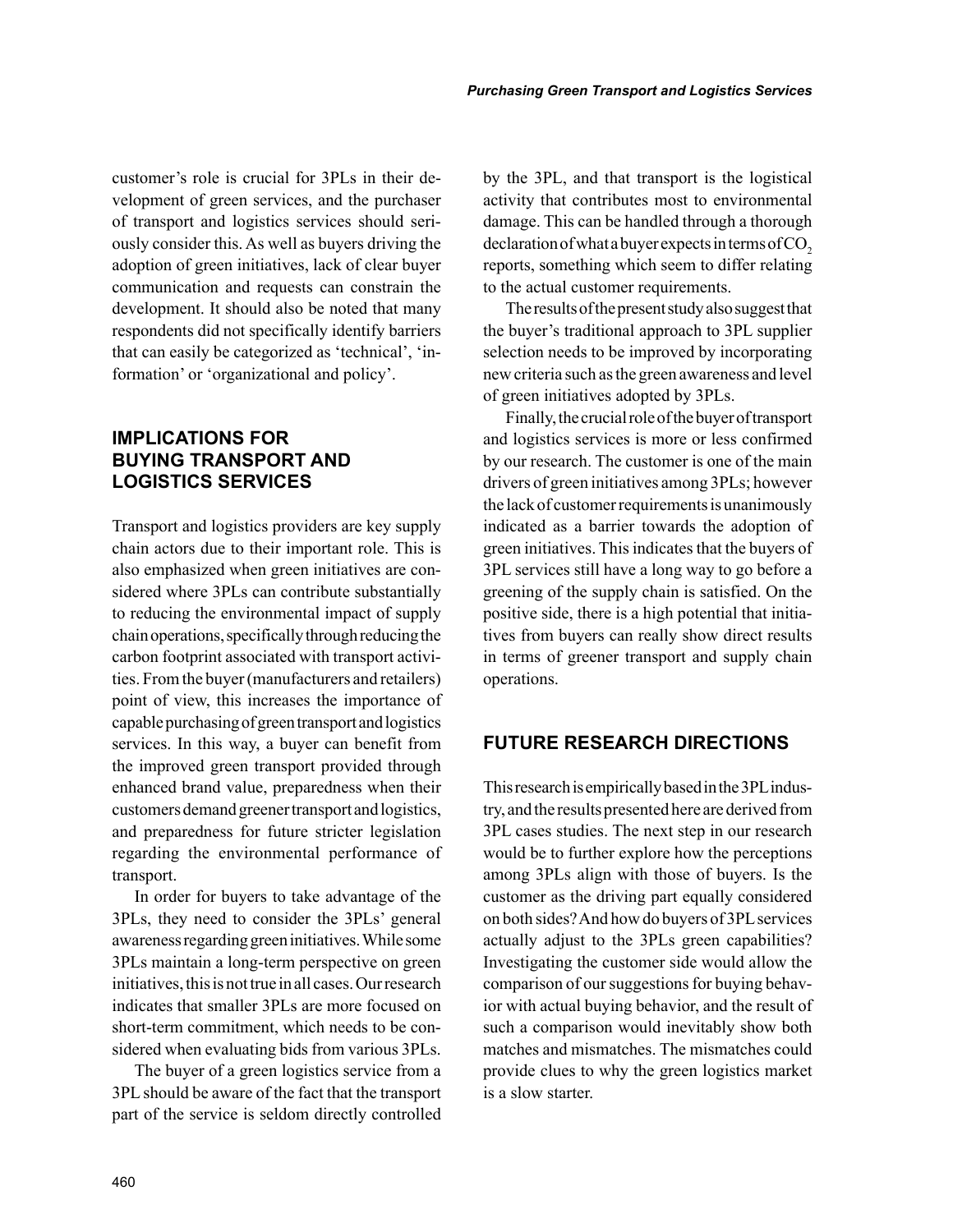Another area for future research in this field concerns the analysis of the impact of green initiatives undertaken by 3PLs on buyer's performance. A study of this kind could be of help in better orienting buyers' choices as the impact of green actions on profitability should increase in the future. The issue of incorporation of green considerations into the supplier selection processes of buyers relates to this. There is a need for further evidence of the extent to which buyers are using green selection criteria and the impact of such approach.

The research presented here has highlighted the importance of the 3PL industry in general in a supply chain context. In line with the previously identified lack of studies relating to the role of 3PLs in literature on GSCM, this research area would benefit from the inclusion of 3PLs. This refers both to the type of company, which is more or less ignored despite its crucial role in the supply chain, and to the environmental assessment of a supply chain where transport can constitute an important portion of the environmental impact from the supply chain or the product.

This research has generated a lot of useful insights and ideas about supply and demand in the logistics market, when it comes to green aspects. However, the sample is narrow, as a consequence of the selected research method. For this reason, empirical generalization may be achieved through a wide reaching survey questionnaire study that would enhance the knowledge about green logistics supply as well as green buying behavior regarding transport and logistics services.

# **CONCLUSION**

This research indicates that the role of the buyer in promoting greener logistics solutions is crucial in many ways. As drivers of green initiatives among 3PLs, the buyers can clearly take a strong role in pushing the development further. Considering also that the strongest drivers among the providers are

in fact their internal management as well as the employees, a consequence for the buyer could be to ascertain that there is interaction, with both management during contract agreement and cooperation set-ups, and broadly with the employees of the firms in terms of sales and operations personnel. This would imply an indirect driver, which could strengthen the green efforts among the providers even further. As a result, this could strengthen both the operational and strategic concerns for green services.

On the other hand, the research findings highlight that the buyer is also seen as a barrier to the development of green initiatives, limiting the providers' investments into green technology. One way of addressing this problem would be to establish willingness to pay extra for greener solutions among the buyers. Another way would be for the buyers to engage in a more long-term commitment regarding the contract time frames. Such options would likely reduce the barriers among the providers to invest, and it would simultaneously enhance the possibility that the buyer, as well as the providers' managerial and employee drivers were materialized into decisions that would promote the greening of the transport and logistics service industry. In response, such behaviour on the buyer side would probably pay off in terms of enhanced brand value, and also attract more customers concerned with environmental aspects at large.

The long-term perspective of the relationship between the buyer and the provider of 3PL services also promotes the development of green initiatives in collaboration between the buyer and provider. Even more, there seems to be a high potential for buyers to participate actively in the development of their 3PLs' green service offerings, which is well in line with research on buyer-supplier relationships in product or component supply.

Another interesting aspect to consider is the strategic choice for the buyer to perform joint development with 3PLs. While the potential is higher with small 3PLs, as well as the possibili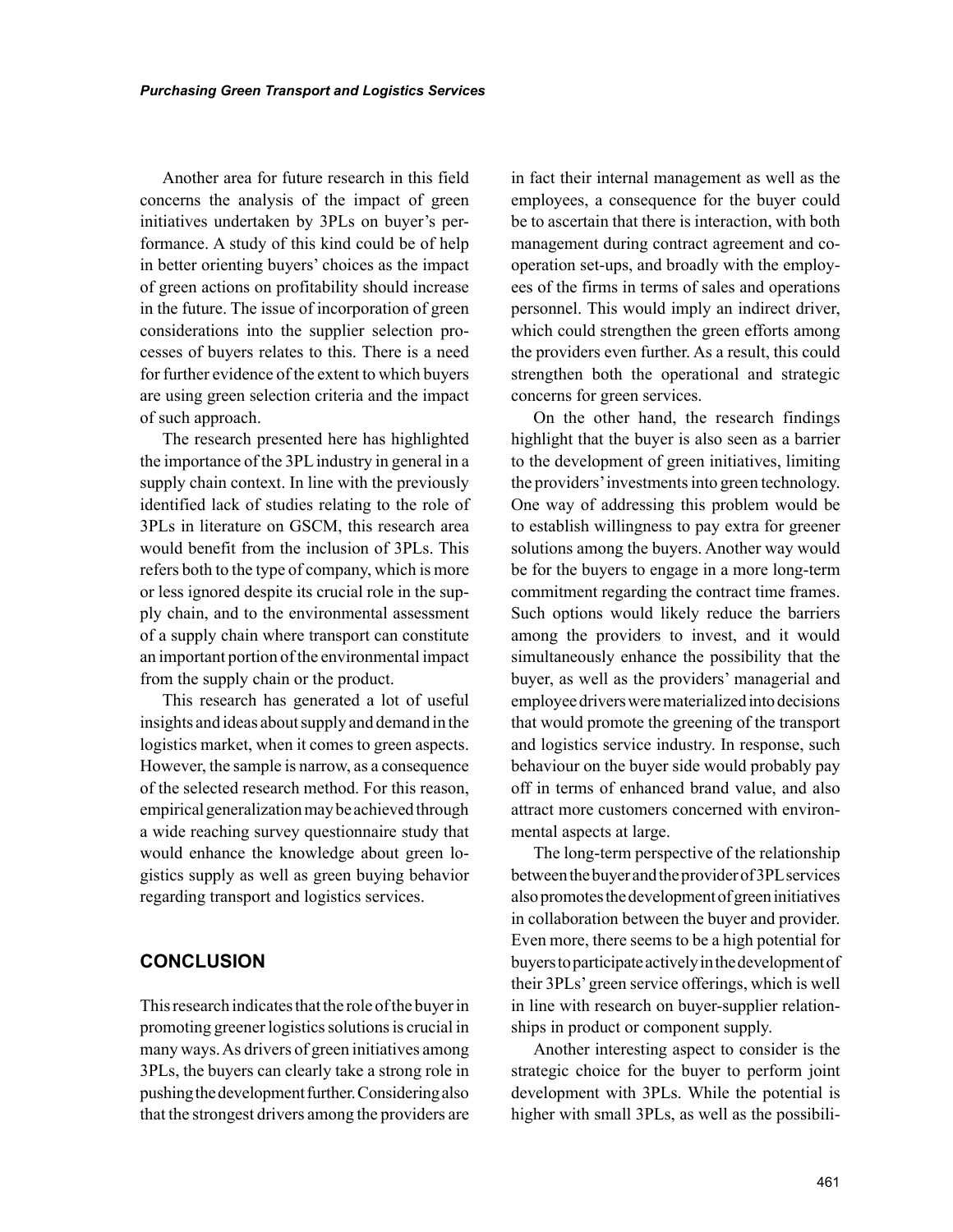ties to really influence the development of their green services, the larger 3PLs are in general more prepared for going greener. Evidence of this relates to the possibilities to obtain reports on environmental performance from the 3PLs, where the larger providers have superior access to standardized software for this purpose. Although the smaller firms in our investigation to a large extent follow up the environmental performance of their transport operations, they do so with help from in-house developed software.

Compared to previous research these findings rather confirm than contradict other studies, whether on purchasing transport and logistics services, or other services and goods in general. Nevertheless, the findings among the studied companies again highlight both the importance of the buyer, and also the responsibility of the buyer to carefully consider green aspects in its purchasing of transport and logistics services. As buyer behavior is considered as an important aspect in the 3PLs' development and adoption of green initiatives, it is now time for them to take the lead and exploit the possibility to become the more involved in the development of green logistics services.

## **REFERENCES**

Aronsson, H., & Huge Brodin, M. (2006). Environmental impact of changing logistics structures. *The International Journal of Logistics Management*, *17*(3), 394–415.

Ashenbaum, B., Maltz, A. B., & Rabinovich, E. (2005). Studies of trends in third-party logistics usage: What we can conclude? *Transportation Journal*, *44*(3), 39–50.

Bacallan, J. J. (2000). Greening the supply chain. *Business and Environment*, *6*(5), 11–12.

Björklund, M. (2010). Influence from the business environment on environmental purchasing - Drivers and hinders of purchasing green transportation services. *Journal of Purchasing and Supply Management*, *17*, 11–22.

Cooper, M. C., Lambert, D. M., & Pagh, J. D. (1998). What should be the transportation provider's role in supply chain management? In *Proceedings of the 8th World Conference on Transport Research,* 12-17 July, Antwerp (Belgium).

Daugherty, P. J., Sabath, R. E., & Rogers, D. S. (1992). Competitive advantage through customer responsiveness. *The Logistics and Transportation Review*, *28*(3), 257–272.

Dubois, A., & Aurujo, L. (2007). Case research in purchasing and supply management: Opportunities and challenges. *Journal of Purchasing and Supply Management*, *13*, 170–181.

Eglese, R., & Black, D. (2010). Optimizing the routing of vehicles. In McKinnon, A. (Eds.), *Green logistics: Improving the environmental sustainability of logistics* (pp. 215–228). London, UK: Kogan Page.

Eisenhart, K. (1989). Building theories from case study research. *Academy of Management Review*, *14*(4), 532–550.

Eltayeb, T. K., & Zailani, S. (2009). Going green through green supply chain initiatives towards environmental sustainability. *Operations and Supply Chain Management*, *2*(2), 93–110.

European Commission. (2005). *The new SME definition. User Guide and Model Declaration*. Bruxelles, Belgium: DG Enterprise & Industry.

European Commission. (2009). *ICT impact on greenhouse gas emissions in energy-intensive industries*. DG Enterprise & Industry, Sectoral e-Business Watch study, Impact Study No. 03/2009.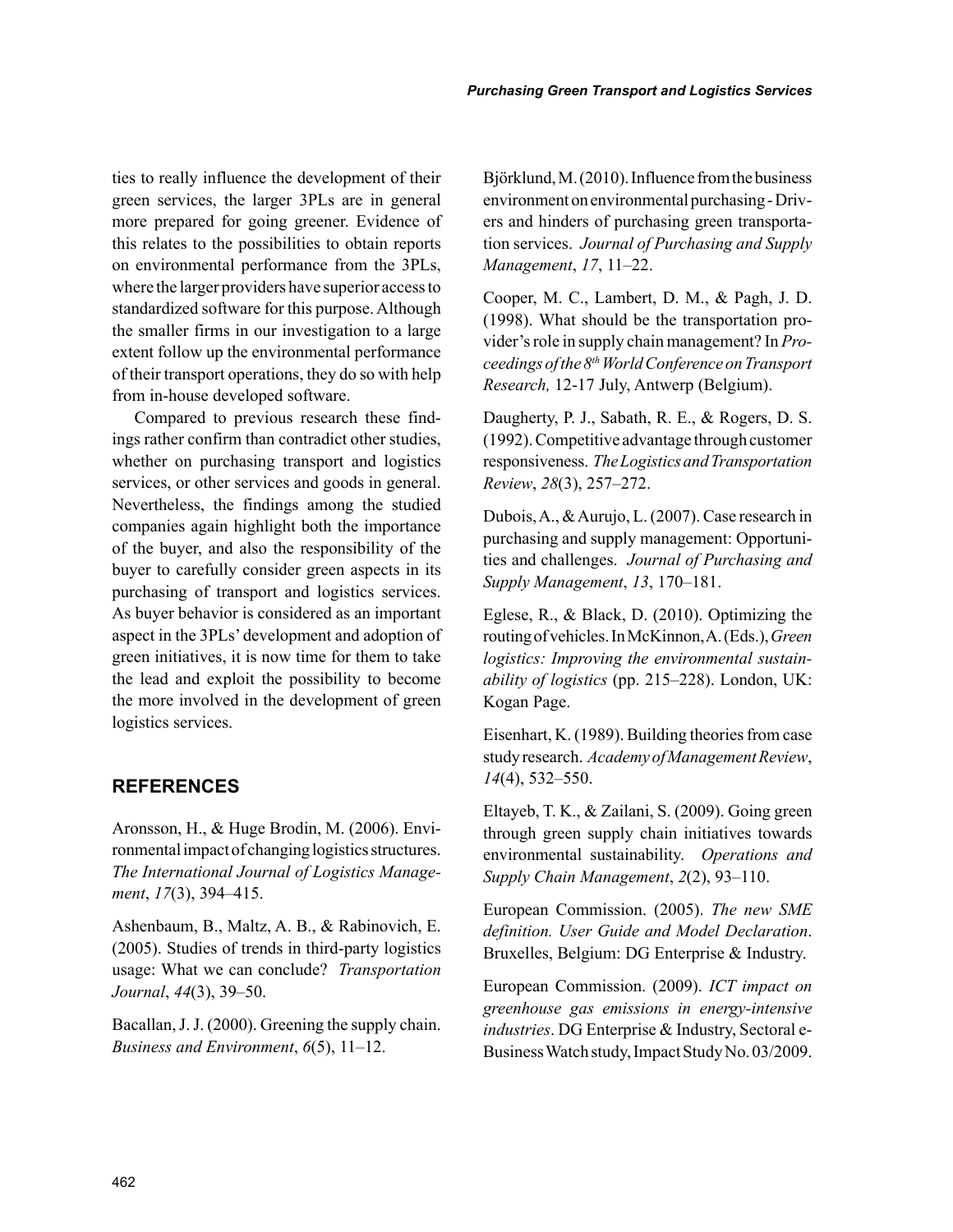Evangelista, P. (2011). ICT diffusion in SMEs. An investigation into the Italian transport and logistics service industry. *Collana di Ingegneria Economico-Gestionale, 43.*

Evangelista, P., Sweeney, E., Ferruzzi, G., & Carrasco, J. C. (2010). Green supply chain initiatives in transport and logistics service industry: An exploratory case study analysis. In *Proceedings of the Logistics Research Network Conference Towards the Sustainable Supply Chain: Balancing the needs of Business, Economy and the Environment*,  $8<sup>th</sup> - 10<sup>th</sup>$  September, Harrogate, UK, (pp. 195-203).

Foerstl, K., Reuter, C., Hartmann, E., & Blome, C. (2010). Managing supplier sustainability risks in a dynamically changing environment - Sustainable supplier management in the chemical industry. *Journal of Purchasing and Supply Management*, *16*, 118–130.

Giminez Thomsen, C., Large, R., & Corbett, C. (2009). Green SCM: Supplier development strategies. In *Proceedings of the 16<sup>th</sup> EUROMA Conference,* paper No. 61, June, Gothenburg, Sweden, (pp. 14-17).

Harris, I., Sanchez Rodrigues, V., Naim, M., & Mumford, C. (2010). Restructuring of logistics systems and supply chains. In McKinnon, A. (Eds.), *Green logistics: Improving the environmental sustainability of logistics* (pp. 101–123). London, UK: Kogan Page.

Hertz, S., & Alfredsson, M. (2003). Strategic development of third party logistics providers. *Industrial Marketing Management*, *32*(2), 139–149.

Hollos, D., Blome, C., Foerstl, K., & Henke, M. (2010). Antecedence and performance implications of supplier coordination for sustainable business practices. In *Proceedings of the 17th EUROMA Conference,* paper No. SSC3, June 6-9 2010, Porto, Portugal.

Holter, A., Grant, D., Ritchie, J., & Shaw, N. (2008). A framework for purchasing transport services in small and medium size enterprises. *International Journal of Physical Distribution & Logistics Management*, *38*(1), 21–38.

Hong, P., Kwon, H. B., & Roh, J. J. (2009). Implementation of strategic green orientation in supply chain. An empirical study of manufacturing firms. *European Journal of Innovation Management*, *12*(4), 512–532.

Isaksson, K., & Björklund, M. (2010). Development of sustainable logistics services. In *Proceedings of the NOFOMA Conference* (pp. 985-1000).

Isaksson, K., & Huge-Brodin, M. (2010). Driving forces and barriers when pricing the environmental service offering: A cross case study of logistics companies. In T. Whiteing (Ed.), *Towards the Sustainable Supply Chain: Balancing the Needs of Business, Economy and the Environment, Proceedings of the 15th Annual LRN Conference*, Harrogate, UK (pp. 303-311).

Kassinis, G. I., & Soteriou, A. C. (2003). Greening the service profit chain: The impact of environmental management practices. *Production and Operations Management*, *12*(3), 386–403.

Klassen, R. D., & Vachon, S. (2003). Collaboration and evaluation in the supply chain: The impact on plant-level environmental investment. *Production and Operations Management*, *12*(3), 336–352.

Kohn, C., & Huge-Brodin, M. (2008). Centralised distribution systems and the environment: How increased transport work can decrease the environmental impact of logistics. *International Journal of Logistics: Research and Applications*, *11*(3), 229–245.

Kruschwitz, N. (2009). Sustainability and competitive advantage. *MIT Sloan -*. *Management Review*, *51*(1), 18–27.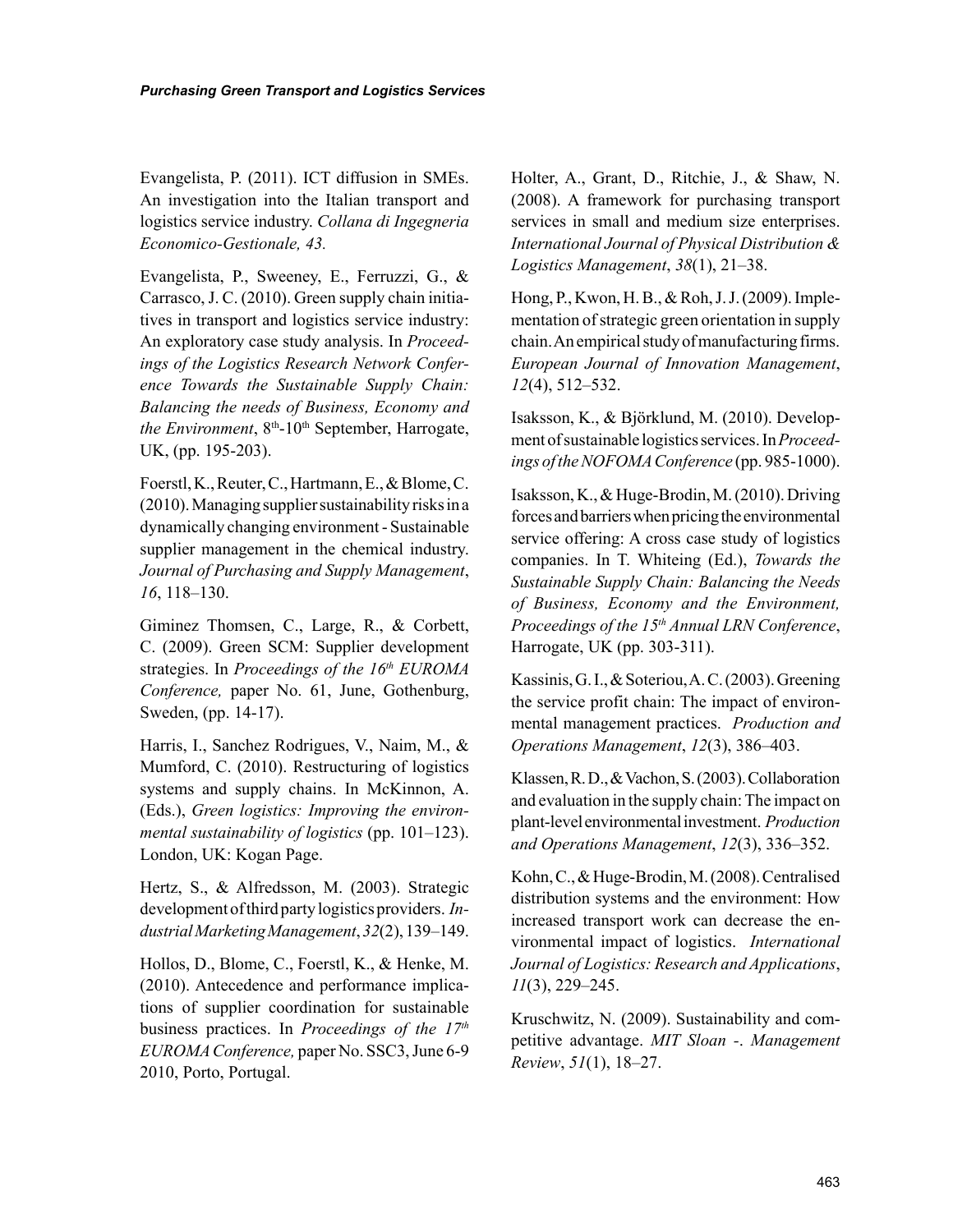Lieb, K., & Lieb, R. (2010). Environmental sustainability in the third-party logistics (3PL) industry. *International Journal of Physical Distribution and Logistics Management*, *40*(7), 524–533.

Maack, C., & Huge-Brodin, M. (2010). Logistics companies' potential in greening their offered services. In *Proceedings of the 17<sup>th</sup> EUROMA Conference*, paper No. SSC11, June 6-9 2010, Porto, Portugal.

Marchant, C. (2010). Reducing the environmental impact of warehousing. In McKinnon, A. (Eds.), *Green logistics: Improving the environmental sustainability of logistics* (pp. 167–192). London, UK: Kogan Page.

Markley, M., & Davis, L. (2007). Exploring future competitive advantage through sustainable supply chains. *International Journal of Physical Distribution & Logistics Management*, *37*(9), 763–774.

Martinsen, U., & Björklund, M. (2010). Green logistics offerings and demands - Matches and gaps. In T. Whiteing (Ed.), *Towards the Sustainable Supply Chain: Balancing the Needs of Business, Economy and the Environment, Proceedings of the 15th Annual LRN Conference,* Harrogate, UK (pp. 453-461).

McKinnon, A. (2006). A review of European truck tolling schemes and assessment of their possible impact on logistics systems. *International Journal of Logistics: Research and Applications*, *9*(3), 191–205.

McKinnon, A. (2010a). *Environmental sustainability: A new priority for logistics managers*, (pp. 3-30).

McKinnon, A. (2010b). Increasing fuel efficiency in the road freight sector. In McKinnon, A. (Eds.), *Green logistics: Improving the environmental sustainability of logistics* (pp. 229–241). London, UK: Kogan Page.

McKinnon, A. (2010c). Product-level carbon auditing of supply chains, Environmental imperative or wasteful distraction? *International Journal of Physical Distribution and Logistics Management*, *40*(1/2), 42–60.

Meade, L., & Sarkis, J. (2002). A conceptual model of designing and selecting third-party logistics service providers/ *Supply Chain Management*. *International Journal (Toronto, Ont.)*, *7*(5), 283–295.

Piecyk, M. (2010). Carbon auditing of companies, supply chains and products. In McKinnon, A. (Eds.), *Green logistics: Improving the environmental sustainability of logistics* (pp. 49–67). London, UK: Kogan Page.

Rao, P., & Holt, D. (2005). Do green supply chains lead to competitiveness and economic performance? *International Journal of Operations & Production Management*, *25*(9), 898–916.

Schmitz, J. H. H., Hofenk, D., & Semeijn, J. (2010). The role of sustainability issues in supplier selection decisions of freight transport services. In *Proceedings of the 19<sup>th</sup> Annual IPSERA Conference Supply Management - Missing Link in Strategic Management*, 16-19 May, Lappeenranta, Finland, (pp. 410-426).

Srivastava, S. K. (2007). Green supply-chain management: A state-of-the-art literature review. *International Journal of Management Reviews*, *9*(1), 53–80.

Theyel, G. (2001). Customer and supplier relations for environmental performance. *Greener Management International*, *35*, 61–69.

Vachon, S., & Klassen, R. (2006). Extending green practices across the supply chain: The impact of upstream and downstream integration. *International Journal of Operations & Production Management*, *26*(7), 795–821.